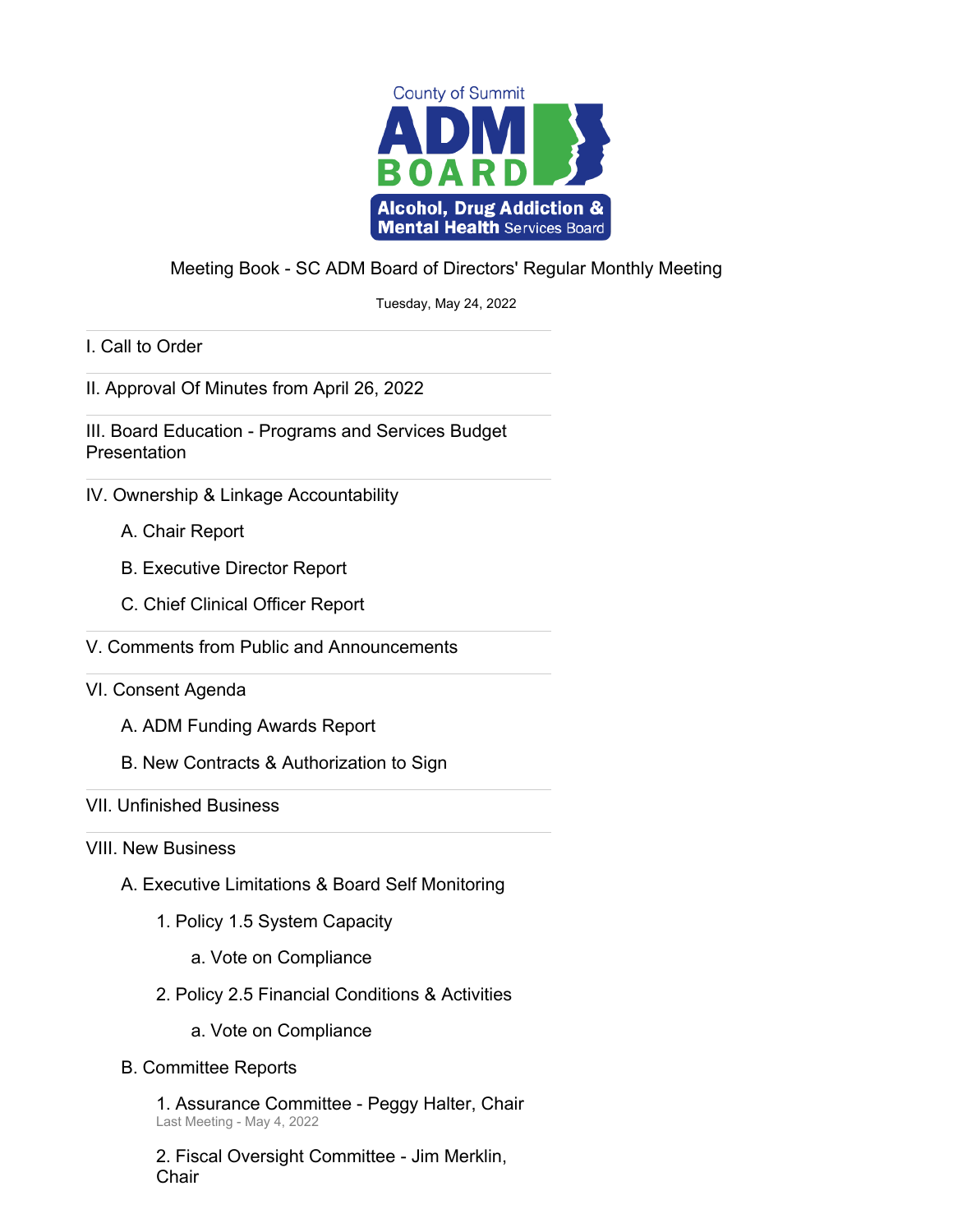#### 3. Executive Compensation Committee- Andre Thornton, Jr., Chair

Last Meeting - May 16, 2022

#### a. Executive Session

TBD after Executive Compensation Committee Meeting on 5/16/2022

#### IX. Adjournment

Next Regularly Scheduled SC ADM Board of Directors' Regularly Scheduled Meeting, Tuesday, June 28, 2022, 5:30p.m., SCPH Board Room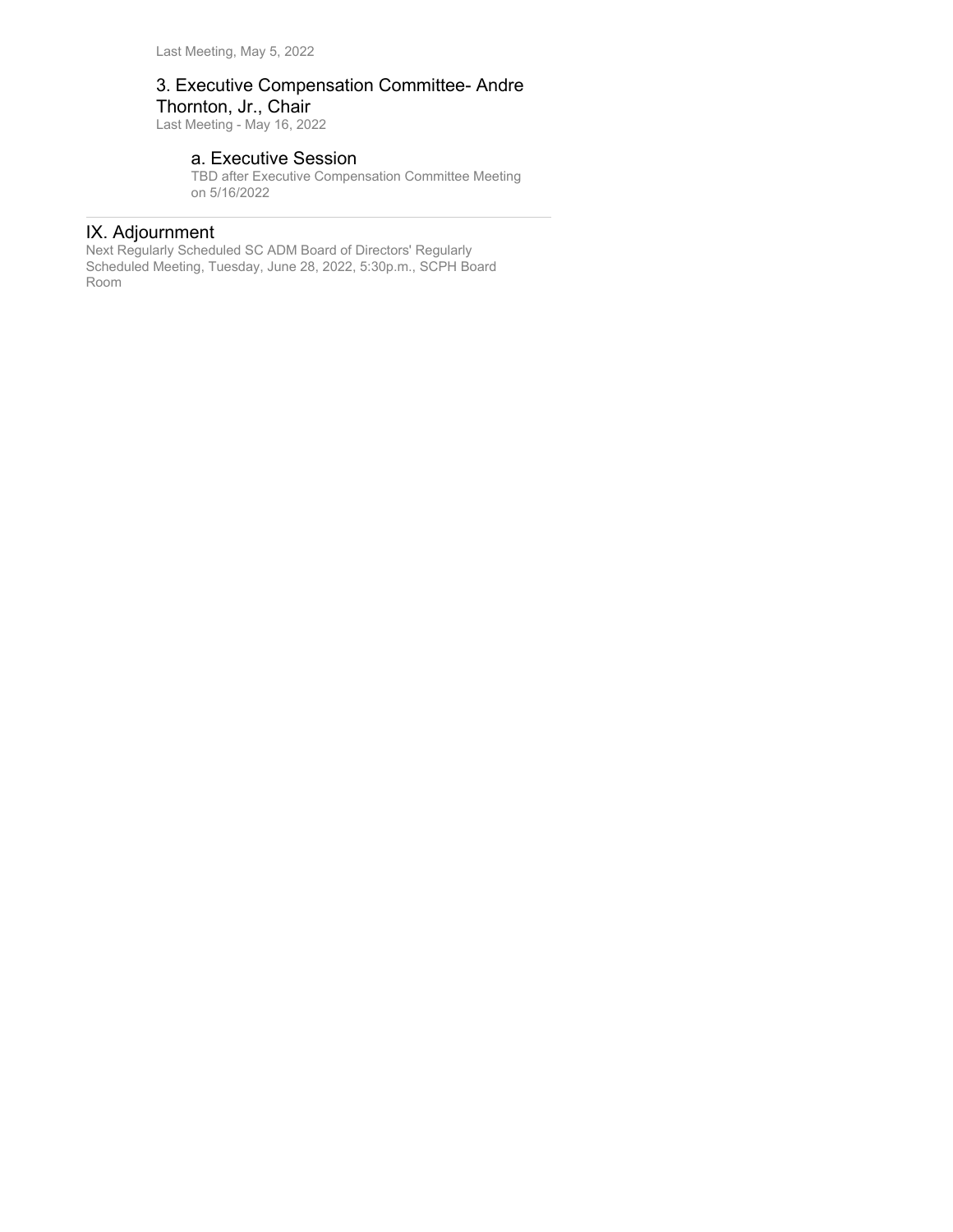

# **Minutes for Meeting Book - SC ADM BOARD OF DIRECTORS REGULAR MONTHLY MEETING**

04/26/2022 | 05:30 PM - 12:00 AM - (GMT-05:00) Eastern Time (US & Canada) SUMMIT COUNTY PUBLIC HEALTH BOARD ROOM

## **Attendees (11)**

Lucas M. Blower; Roula Braidy; Vivianne Duffrin; Elizabeth A. England; Daniel R. Flowers; Margaret J. Halter; Kimberly Huff; Todd M. Ivan, MD; Irving B. Sugerman; Andrè J. Thornton, Jr; John M. Williams

### **Board Members Excused**

Chrissy Myers; James Merklin

### **ADM Board Staff Present**

Jennifer Peveich, Associate Director of Operations; Dr. Doug Smith, Chief Clinical Officer, Amy Woodland, Manager of Community Relations; Jeannie Cool, Manager of Evidence Based Practice and Outcomes; Kim Patton, Associate Director of Clinical Services, Olivia Warther, Administrative Assistant of Operations; Kathy Hagy, Administrative Assistant of Clinical Services

### **Other Parties Present**

Tammy Jensen, Oriana House; Debbie Walsh, Summit Psychological Associates; Donald Christian, Akron UMADAOP; Patrick Watson, Child Guidance and Family Solutions; Monica Mlinac, Ohio Guidestone; Keri Deyling, Coleman Health Services; Elaine Tso, Asian Services in Action; Darryl Brake, SC Community Partners; Amber Crowe, Summit County Juvenile Court; Lathardus Goggins, III; Urban Ounce of Prevention; Megan Kleidon, Red Oak Behavioral Health; Jan Wagner, CHC Addiction Services; Mike Bullock, Tarry House; Dawn Glenny, Greenleaf Family Center; Tracy Yaeger, Portage Path Behavioral Health; Robert Stokes, Community Support Services; Jonathan Wylly and Jess Rist, IBH; Andy Davis, Catholic Charities

### **Call to Order**

With a quorum present, Chair John Williams called the meeting to order at 5:30p.m.

### **Approval of Minutes from March 22, 2022**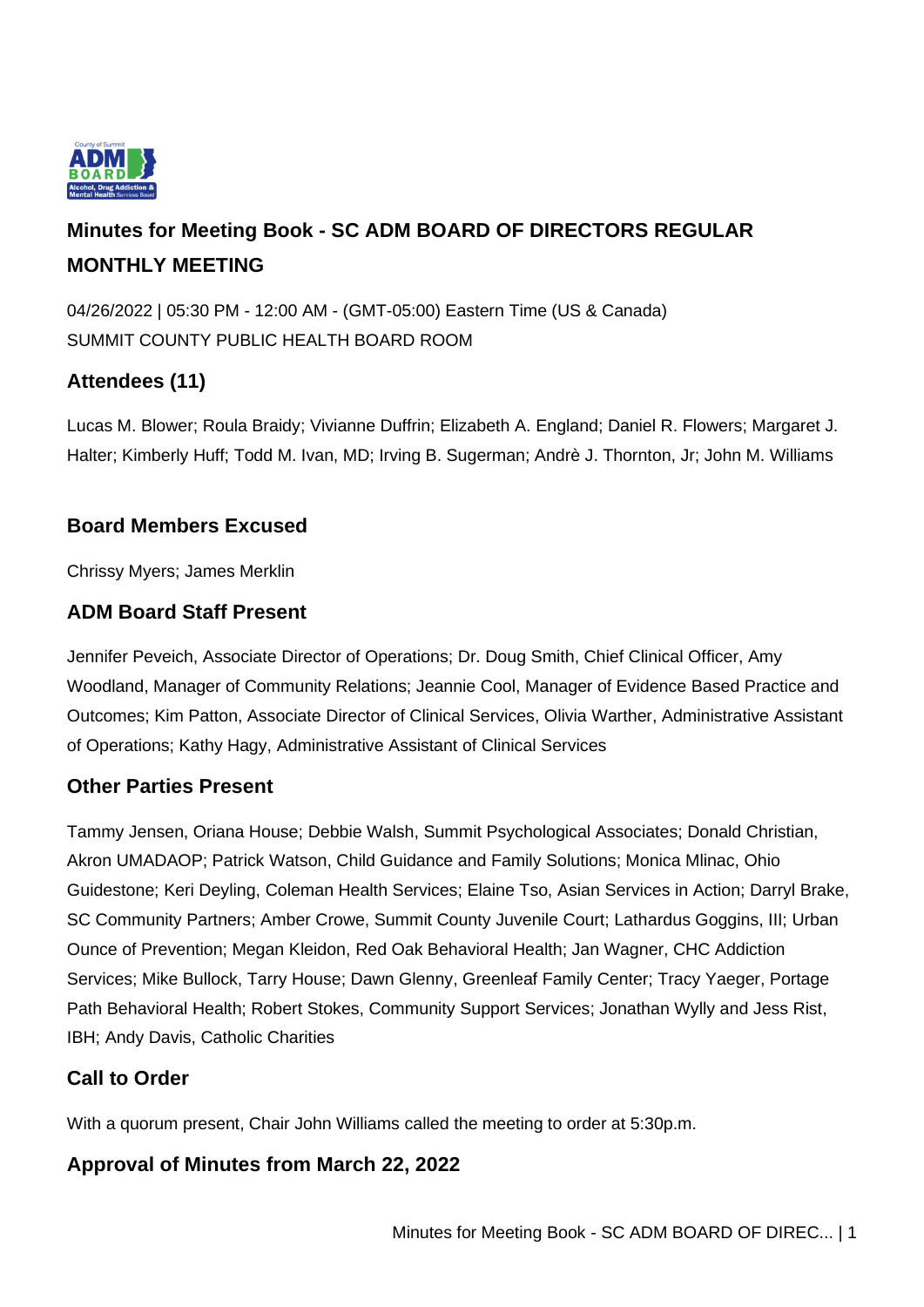## **That the ADM Board of Directors approve the minutes of the March 22, 2022, meeting of the Board of Directors as presented.**

**VOTE:** Verbal Vote - Motion Passed **RESOLUTION:** 04-22-01

#### **Board Education - IBH Addiction Recovery Center**

Jonathan Wylly, Executive Director of IBH Addiction Recovery Center, gave a brief presentation highlighting the various programs that IBH provides to the community. Mr. Wylly stressed the importance of IBH not just being and Addiction Recovery provider but being a community resource. He also talked about the new facility, IBH Firestone Park Outpatient and Aftercare Facility and what programs are provided at this facility. He concluded his presentation thanking the ADM Board for the support they have provided.

### **Ownership & Linkage & Accountability**

#### **A. Chair Report - John Williams**

- Chair Williams announced that Executive Director, Aimee Wade's step-father had passed away last week and there was a card being circulated for signatures.
- The SC ADM Recovery Challenge is open for registration. The event takes place on June 4th, 2022, at IBH's Residential Treatment Facility. Chair Williams asked that the Board of Directors and the ADM Staff continue to have 100% participation for this event.
- Chair Williams announced that he will be unable to attend the Govern for Impact Conference being held in Fort Worth, Texas in June. Please see him if you would like to attend the conference in his place.
- Ohio's 2022 Opiate and Other Drugs Conference is being held in Columbus, Ohio, June 6 and 7, 2022. If you would like to attend, please let Chair Williams know.

#### **B. Executive Director Report- Jen Peveich; on behalf of Aimee Wade**

- Ms. Peveich touched on the highlights of the report: SFY2023 Funding Application reviews including Recovery Housing applications are in the process of being wrapped up. The programs that are to be funded by the ADM Board will be presented to the Fiscal Oversight Committee during their May Meeting.
- During the week of April 11, 2022, a group of 4 ADM Board clinical staff members attended the National Council for Mental Wellbeing Conference held in Washington, DC. They all have returned from the conference with new contacts, new information and new ideas to improve local services.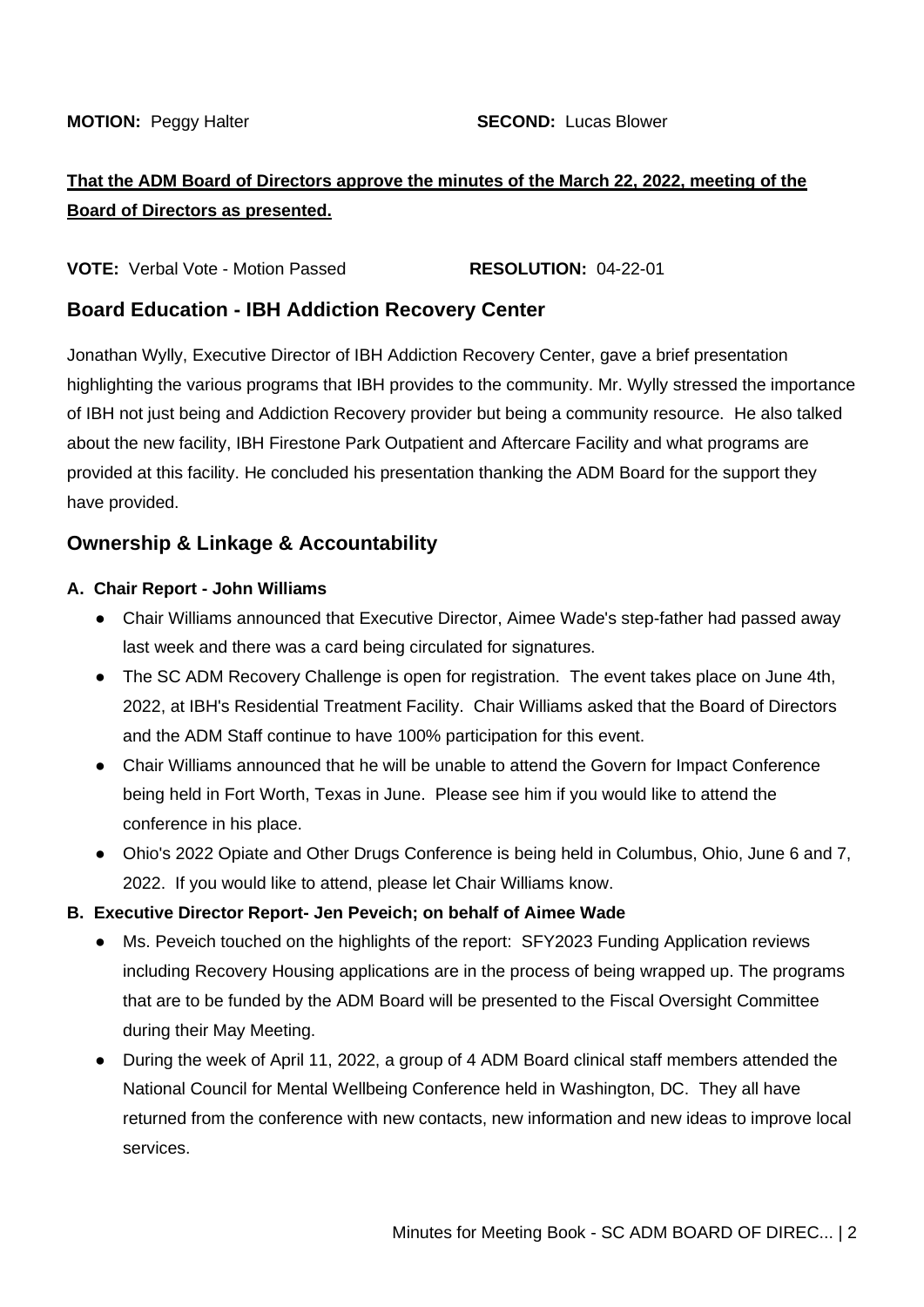- In July 2022, the National Suicide Prevention Lifeline (NSPL) will transition to a three-digit dialing code, 988. Portage Path Behavioral Health has been designated as the 988 call center for Summit County because of their existing certification as an NSPL and their role as an Ohio Careline responder during COVID-19. Portage Path has also been identified as the designated call center for Lake and Geauga Counties.
- Ms. Peveich also brought to the Board's attention this month's funding award list and the additional allocation of funds through June 20, 2022, to Portage Path Emergency Services (PES). PES is our designated provider that triages Summit County Residents in need of inpatient care. As a result of COVID protocols, in our local and state psychiatric hospital, we have seen an increase in out of county placements. In recognition of this issue, the state increased the emergency daily in-patient rates for non-state hospital placements and the ADM followed suit.

#### **C. Chief Clinical Officer Report - Dr. Doug Smith**

- Dr. Smith began his report with a recap on his attendance at the National Council for Mental Wellbeing Conference. He said that many new contacts were made and he looks forward to working with these individuals in the future.
- COVID statistics indicate that approximately 50% of Americans have had COVID in some form or another and they may not have even realized this. The mask mandate challenge is on its way to the Supreme Court for a more definitive ruling. There is a 4th COVID Booster now available and is recommended for those age 50 years and older, or those with immuno compromised systems. Moderna is working on a hybrid shot that will include all variations of COVID. This should be ready by November, 2022.
- Dr. Smith gave an update on the legalization of marijuana. This may not become a bill but is quite possibly going to appear on the ballot in November, 2022. This will happen if there are enough valid signatures to accomplish this task. There have been many studies released regarding marijuana use but they are not considered FDA approved as Congress has not declassified marijuana. Dr. Smith cited a study from Colorado, where marijuana has been legalized; for every \$1 spent on marijuana it takes \$4.50 of tax dollars to rescue those persons from the abuse of legalized marijuana.
- He also noted that the Assurance Committee is focusing on all aspects of the legalization of marijuana so they can present this information to the Board. This will enable the Board to know all of the facts and be better educated if asked for their position on the legalization of marijuana.

### **Comments from Public and Announcements**

• Chair Williams welcomed the many provider agency executives in attendance and had all stand and introduce themselves.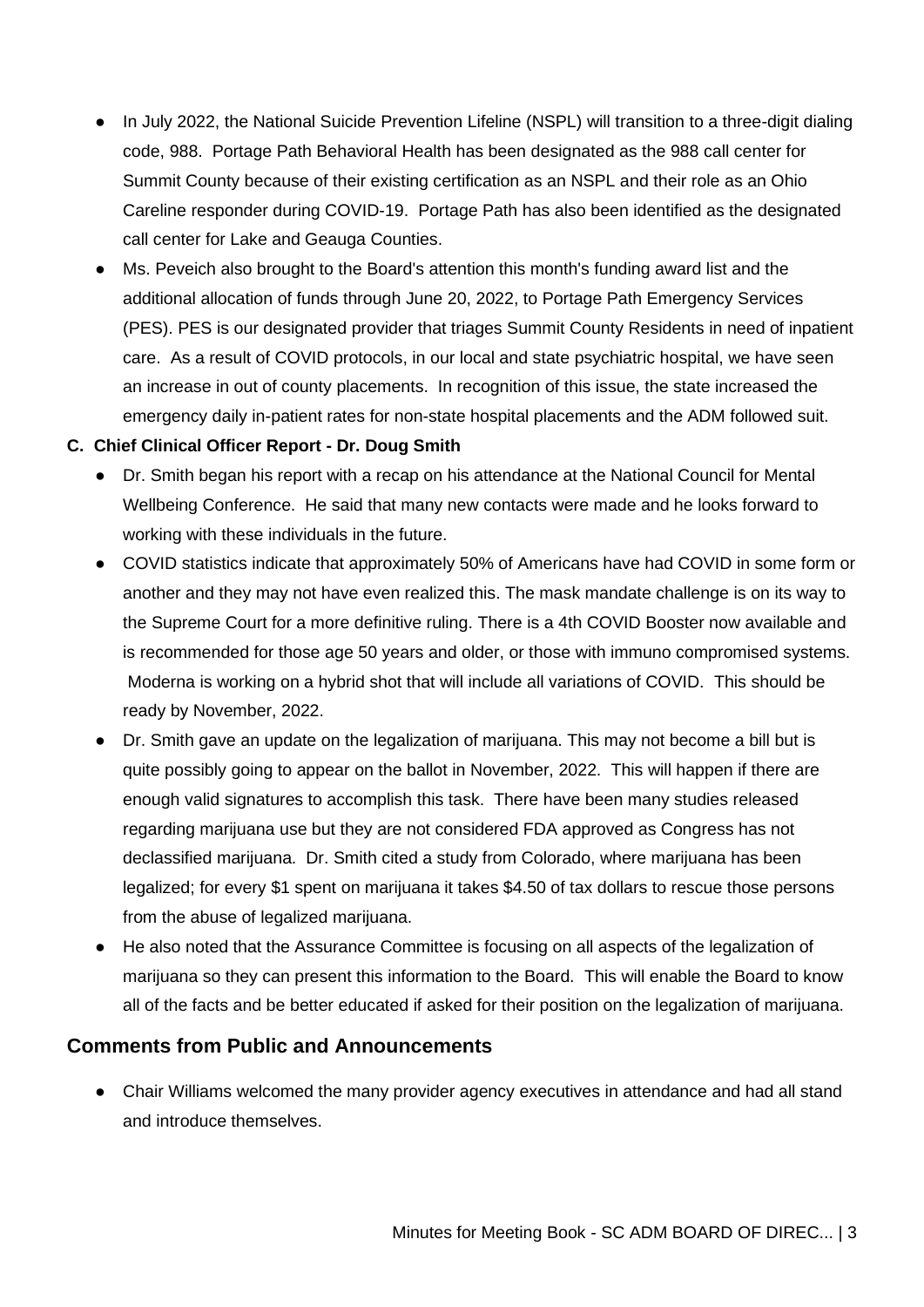● Tracy Yaeger, Portage Path Behavioral Health, expressed her gratitude to the ADM Board for the COVID relief funds they have received and for the sponsorship ADM provided for an upcoming event.

#### **Consent Agenda**

- **A. ADM Funding Awards Report**
- **B. New Contracts & Authorization to Sign**

**MOTION:** André Thornton, Jr. **SECOND:** Lucas Blower

**That the ADM Board of Directors approve the funding awards for April 2022 and having funds available and certified by the Fiscal Officer as required by ORC 5705.41(D) the Board authorizes the Executive Director to sign the contracts presented in the attached list on behalf of the ADM Board , in accordance with the requirements contained within ORC 340.**

**VOTE:** Verbal Vote - Motion Passed **RESOLUTION:** 04-22-02

**Unfinished Business**

None

#### **New Business**

#### **A. April 2022 Executive Limitations & Board Self Monitoring Reports**

- 1. Policy 1.4 Public Awareness
	- a. Vote on Compliance

**MOTION:** Peggy Halter **SECOND:** Roula Braidy

### **That the ADM Board of Directors find the Executive Director in compliance with Policy 1.4 Public Awareness.**

**VOTE:** Verbal Vote - Motion Passed **RESOUTION:** 04-22-03

- 2. Policy 2.9 Communication and Support to the Board
	- a. Vote on Compliance

**MOTION:** Dan Flowers **SECOND:** Elizabeth England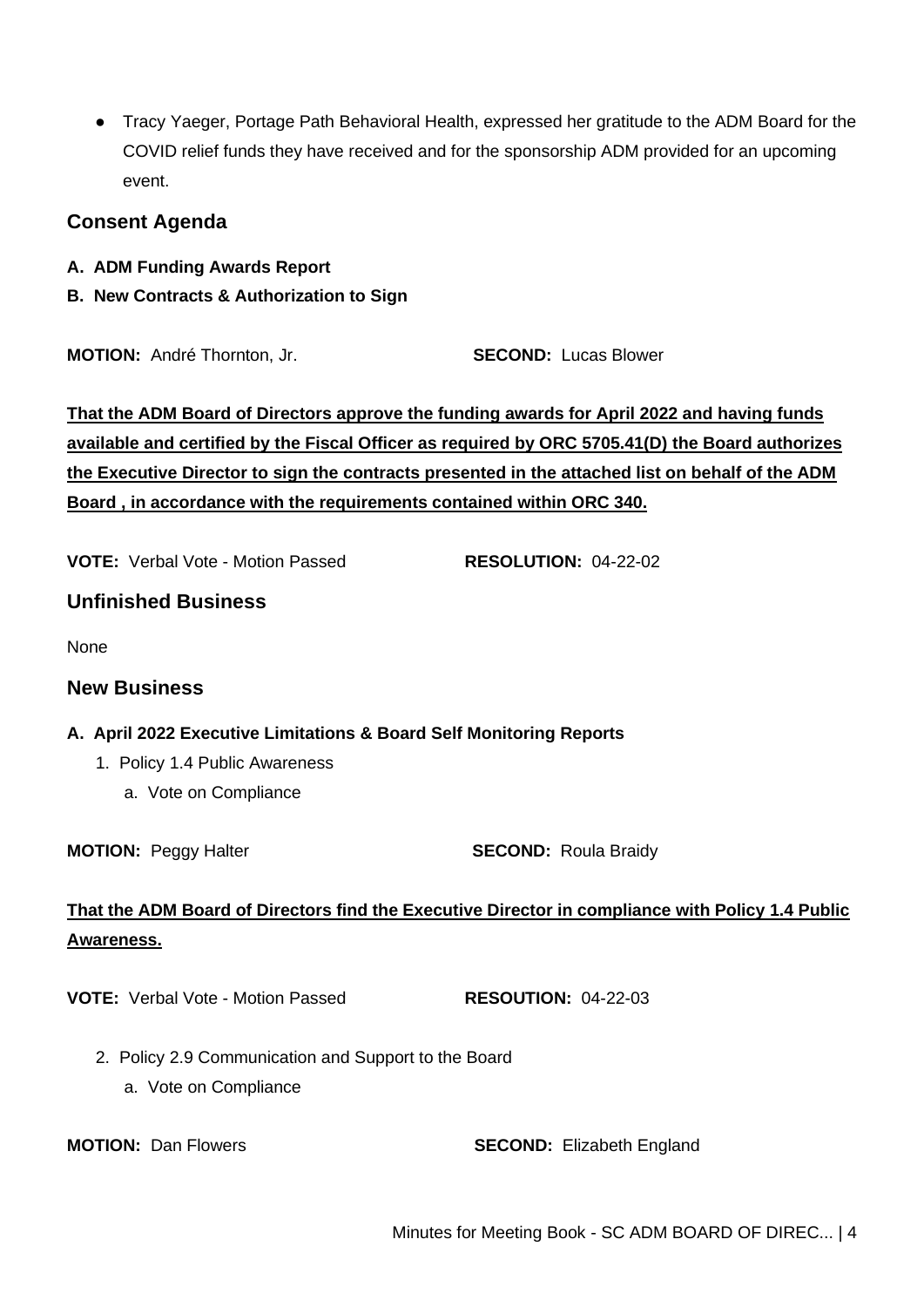## **That the ADM Board of Directors find the Executive Director in compliance with Policy 2.9 Communications and Support to the Board.**

**VOTE:** Verbal Vote - Motion Passed **RESOLUTION:** 04-22-04

#### **Committee Reports**

#### **A. Governance Committee - Dan Flowers, Chair**

- Chair Dan Flowers reported on the latest meeting of the Governance Committee held Tuesday, April 12, 2022.
- The Governance Committee reviewed the recruitment for the vacant Board of Directors' seats. There were 3 applications received for the County Appointed seat vacancy. After review of the applications, contact was made with 1 candidate and that candidate was then referred to the County Executive for appointment. There still remains a vacancy left for the OMHAS seat.
- The Governance Committee also discussed the annual training requirements and suggested the Board engage in cultural competency training in October at an offsite location, to be held on a Wednesday or Thursday afternoon. A Doodle Poll with potential dates will be sent out to determine the date of training.
- Several polices were also reviewed during the Governance Committee Meeting. Policies 3.3, 3.5, 3.6, 3.7, and 3.8 were reviewed with no changes or updates made to policy 3.6 - Board Committee Principals.
- After review of Policy 3.3, Board Member's Code of Conduct the following two motions were brought to the Board.

**MOTION:** Irv Sugerman **SECOND:** Lucas Blower

# **That the ADM Board of Directors approve the motion that all members of the SC ADM Board of Directors complete 1 hour of Ohio Ethics Laws training prior to signing their Conflict of Interest form before June 30, 2022.**

**VOTE:** Verbal Vote - Motion Passed **RESOLUTION:** 04-22-05

**MOTION:** Dr. Todd Ivan **SECOND:** Roula Braidy

## **That the ADM Board of Directors approve the motion that all officers of the SC ADM Board of Directors complete 3 hours of online Sunshine Law training prior to June 20, 2023.**

**VOTE:** Verbal Vote - Motion Passed **RESOLUTION:** 04-22-06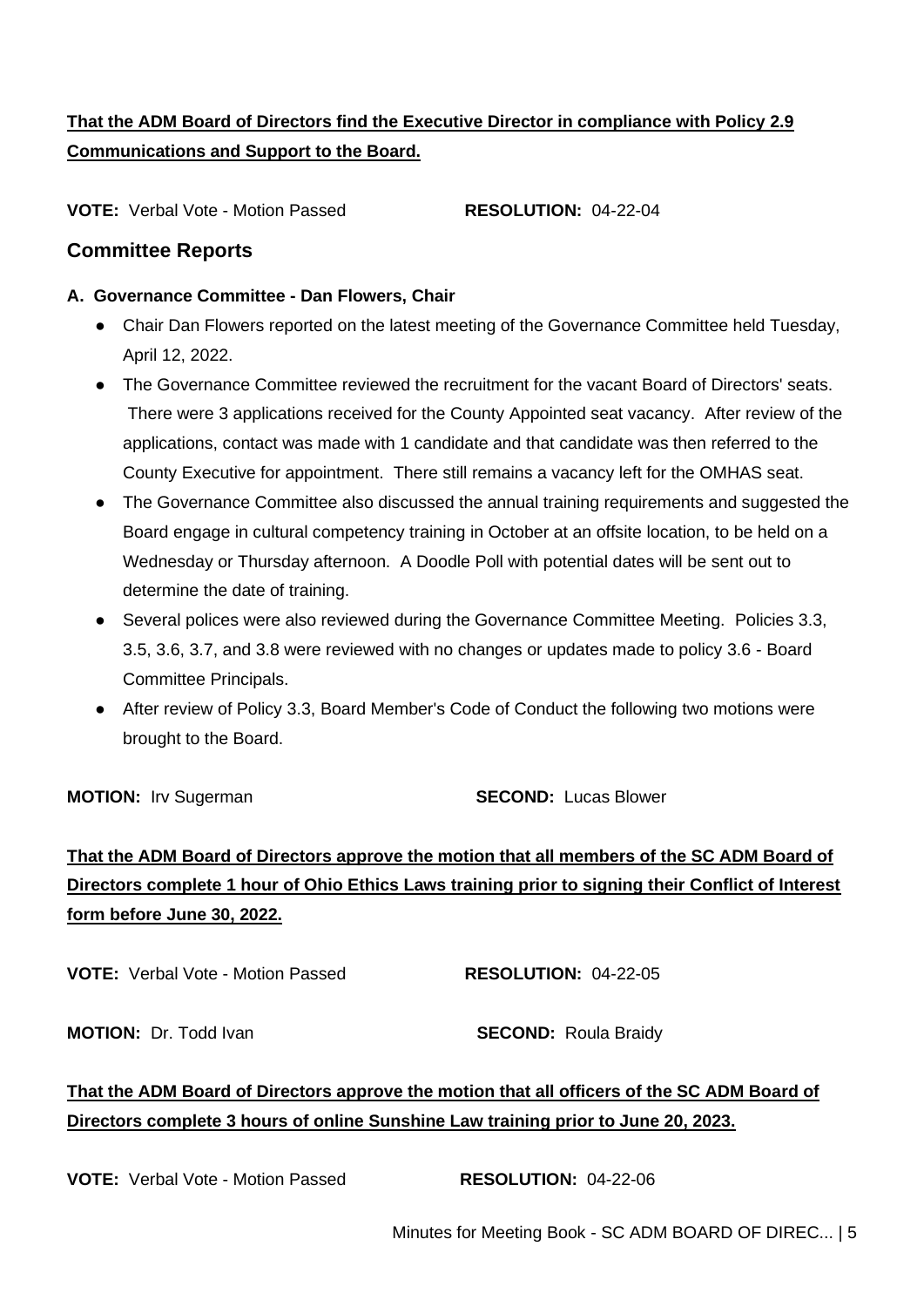• After review of Policy 3.5, Board Officers and Elections, the following motion was brought to the board.

**MOTION:** Irv Sugerman **SECOND:** Kimberly Huff

**That the ADM Board of Directors approve the motion that the following Board Members be recommended for Board Officers: Dr. Todd Ivan - Board Chair; Chrissy Myers - Vice Chair; Dr. Peggy Halter- Secretary.**

**VOTE:** Verbal Vote - Motion Passed **RESOLUTION:** 04-22-07

● After review of Policy 3.7, Board Committee Structure, the following two motions for verbiage amendments were brought to the Board.

**MOTION:** Peggy Halter **SECOND:** Elizabeth England

# **That the ADM Board of Directors approve the motion that the following verbiage be added to Policy 3.7 so that compositions of all committees be consistent, "Four to six members, including a chairperson appointed by the Board Chair in July of each year.**

**VOTE:** Verbal Vote - Motion Passed **RESOLUTION:** 04-22-08

**MOTION:** Peggy Halter **SECOND:** André Thornton, Jr.

# **That the ADM Board of Directors approve the motion that the verbiage in Policy 3.7 regarding the Assurance Committee stating "Financial literacy/expertise, if available, to be prioritized in selection", be removed as the Fiscal Oversight Committee now has this function.**

**VOTE:** Verbal Vote - Motion Passed **RESOLUTION:** 04-22-09

● After review of Policy 3.8, Governance Investment, the following two motions were brought to the **Board** 

**MOTION:** Dr. Todd Ivan **SECOND:** Elizabeth England